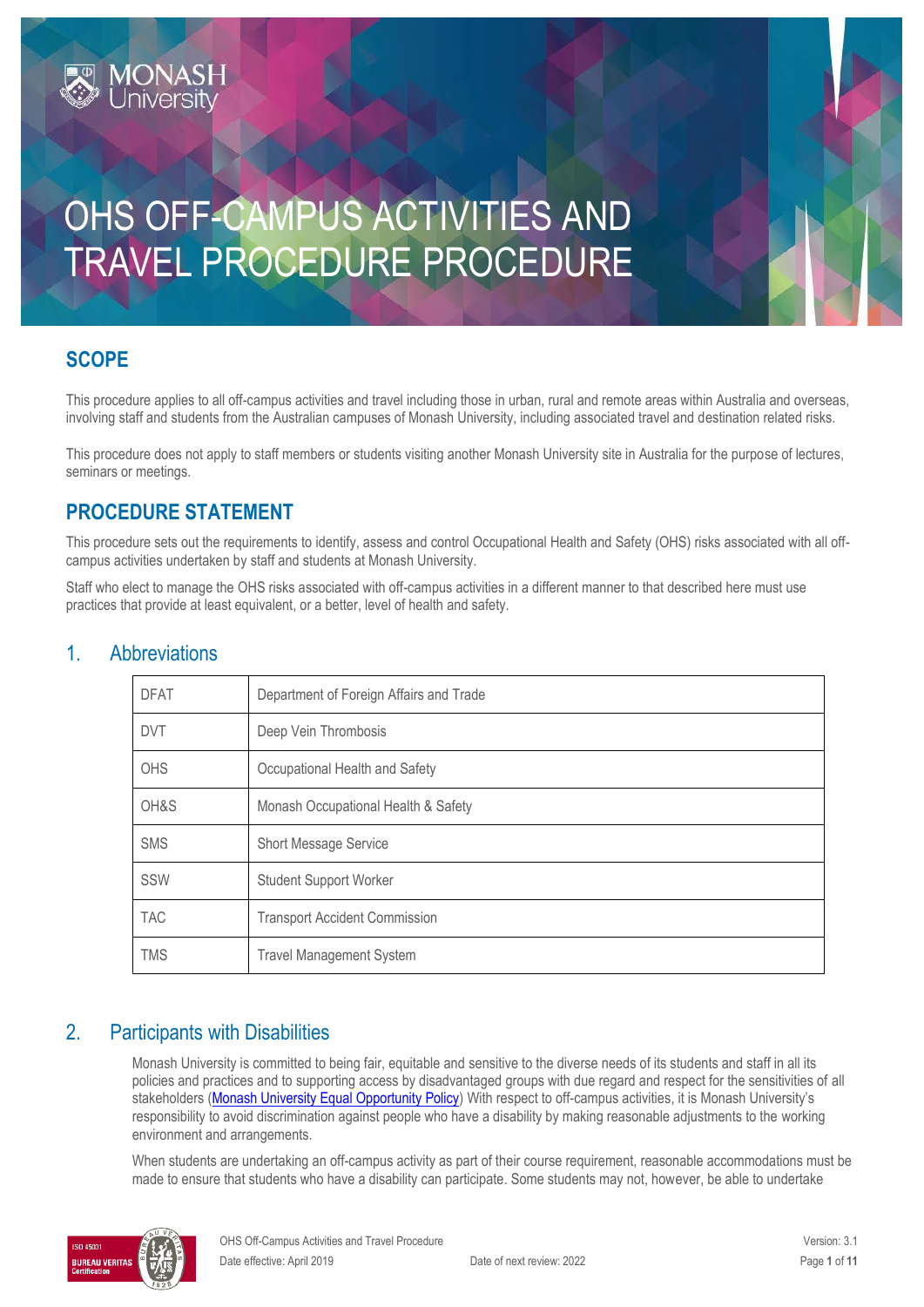some activities. Alternative arrangements must be made to ensure that these students can meet the inherent requirements of the course. Advice and assistance can be obtained fro[m Disability Support Services.](https://www.monash.edu/disability)

Adjustments to the working environment and arrangements for students and staff with disabilities may include:

 $2.1$ **Transport** 

The type of transport used for the activity must be accessible for the participants who have disabilities.

Alternative forms of transport or frequent, scheduled breaks may be required for participants who have disabilities.

 $22$ **Facilities** 

The facilities and accommodation for the activity must be accessible for the participants who have disabilities.

 $2.3$ Communication

Communication requirements for participants with disabilities must be considered:

- For the pre-departure briefing as outlined in section 3.4; and
- As part of the Communication plan for the activity (refer to section 4.6), e.g. participants with hearing-impairment may find Short Message Service (SMS) on mobile phones useful for communication while attending off-campus activities.
- $2.4$ Student Support Worker Participation

Some students may require a Student Support Worker (SSW) to accompany them on the off-campus activity to assist as interpreters or note takers.

### 3. Planning of Off-Campus Activities

The level of planning and risk management for off-campus activities will vary depending on the type, location and duration of the activity. Staff members in charge must ensure the level of planning, allocated resources, staff ratios and risk controls are appropriate for the level of risk associated with the activity.

- $3.1$ Authorisation and Pre-Departure Documentation
	- 3.1.1 Before departing on any off-campus activity, the staff member in charge of the activity must provide the Head of the academic/administrative unit or their authorised delegate with the following information:
		- Written itinerary;
		- Relevant risk management considerations, as detailed in Section 4; and
		- Details of the information and safety briefing to be provided to participants.

Proformas provided in Section 9: Tools can be used for this purpose and adapted to suit the specific activity.

- 3.1.2 The information must be submitted well in advance of the off-campus activity to allow the Head of academic/administrative unit or their authorised delegate adequate time to assess and authorise the activity prior to commencement.
- $3.2$ Staff Ratios and Supervision
	- 3.2.1 The staff member in charge of the off-campus activity must determine the appropriate number of staff and/or supervisors required to assist, manage and safely complete the planned off-campus activity. This should be based on a risk management approach and will depend greatly on the type, location and duration of events. The following considerations may assist with determining appropriate staff ratios and supervision requirements:
		- The overall management and control or the off-campus activity and participants;
		- The required oversight of individual activities to ensure participant safety;
		- The provision and availability of specific staff resources to participants (First Aid, participant leadership, guidance, counselling, support, etc.);
		- Crisis management considerations;
		- Appropriate representation of Monash University;

Based on above considerations, a ratio of 1:10 staff to students is recommended for most situations and where possible, a mixture of both male and female supervisors must be appointed.

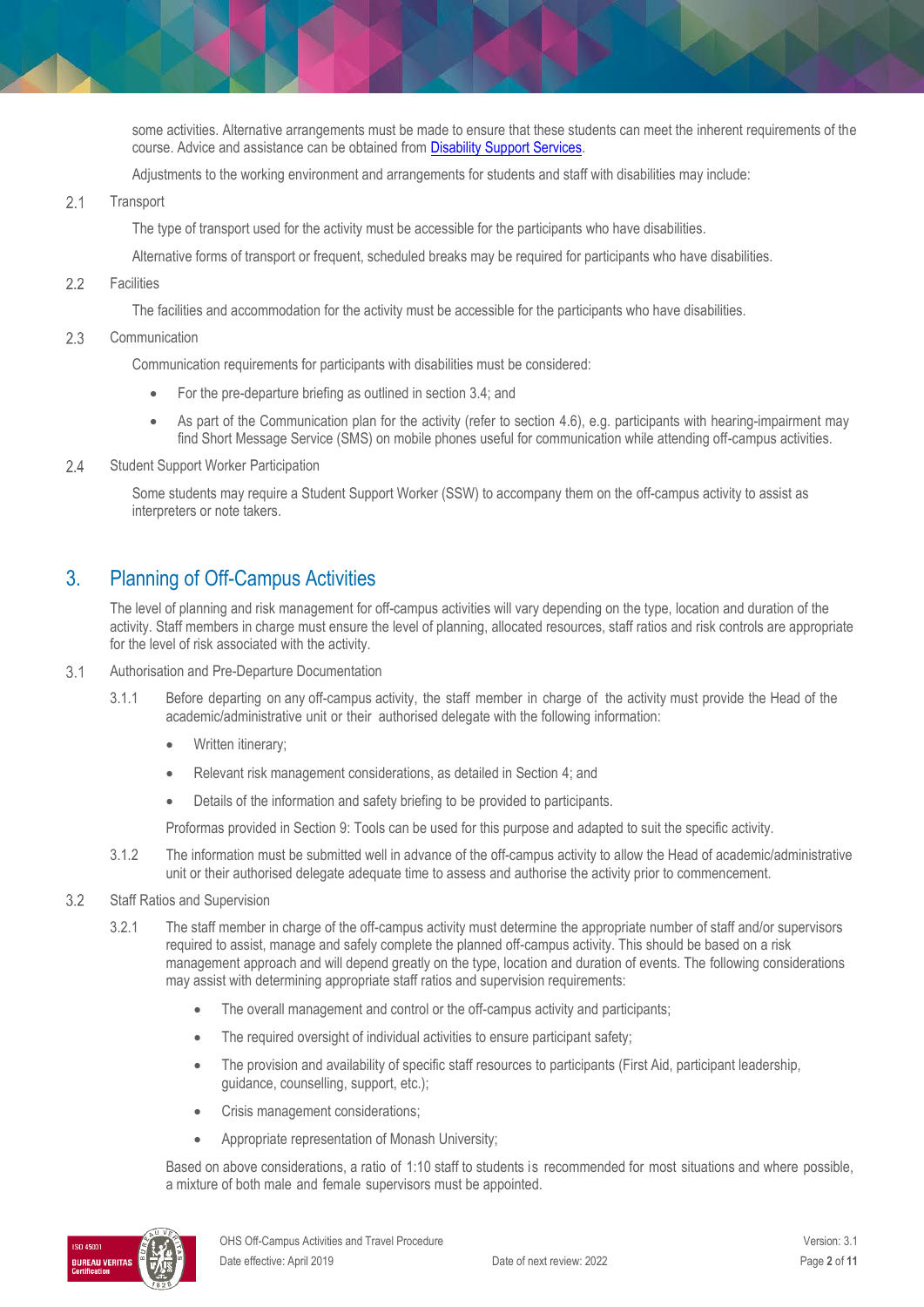Where alternative ratios have been determined in consultation with the area's Safety Officer and approved by the Head of academic/administrative unit or their authorised delegate, this should be documented in the associated OHS risk assessment.

- $3.3$ Activities not organised by Monash University
	- 3.3.1 Appropriate risk evaluation and management is required for work or study related off-campus activities attended (but not organised) by Monash University staff and students. Such activities may include ventures with partner universities or social enterprises, where Monash University does not have primary management or control.
	- 3.3.2 The Monash University representative arranging for staff/student participation is automatically appointed as the overall activity supervisor, and must exercise a level of diligence to ensure the safety of Monash attendees. This requires:
		- Ensuring the primary activity organiser has systems and processes to ensure the safety of Monash University participants;
		- Requesting, reviewing and locally documenting associated activity and safety information (OHS risk assessments, security and crisis management plans, itineraries, etc.);
		- Identifying points of contact and communication arrangements between Monash University and the activity organiser; and
		- Confirming participant insurance information and additional related administrative items.
	- 3.3.3 Where information is not able to be obtained from the primary activity organiser or gaps in risk management are identified, the Monash University staff member in charge of the off-campus activity must manage the activity in accordance with this procedure.
- 34 Pre-departure and Safety Briefing
	- 3.4.1 A pre-departure and safety briefing in a format that is accessible for all participants (staff, students and volunteers) must be given before the commencement of the activity. Separate sessions may have to be held for participants who are unable to attend the main briefing or alternative formats (written information for participants with hearing-impairment, Braille version or audio for participants with vision impairment, etc.) may have to be provided to meet the needs of specific attendees.
	- 3.4.2 The briefing must include as a minimum :
		- Introduction and identification of the staff members in charge of the activity and staff members with specific roles (Mental Health and First Aiders, activity coordinators/supervisors, etc.);
		- A discussion of the emergency procedures and communication plans developed for the activity;
		- Instructions to follow all safety and activity directions from:
			- o Monash University staff member(s) in charge of the activity,
			- o Primary activity organisers or Monash University representatives for activities attended but not managed by Monash University ; and
			- o Third party operators (e.g transport operators, tour guides, local authorities, etc.).
		- Reference to the University's general misconduct statutes as outlined in the [Monash University \(Council\)](https://www.monash.edu/__data/assets/pdf_file/0007/1606471/Monash-University-Council-Regulations-as-at-2-January-2019.pdf)  [Regulations, Part 7.;](https://www.monash.edu/__data/assets/pdf_file/0007/1606471/Monash-University-Council-Regulations-as-at-2-January-2019.pdf)
		- Discussion of itinerary, accommodation, security details and proposed communication contacts and methods during the duration of the activity;
		- Specific information regarding health and safety aspects of the activity including:
			- o Discussion of the completed activity OHS risk assessment, associated hazards that are likely to be encountered, controls implemented to ensure safety and any specific steps individuals must take to minimise risks; and
			- o Minimum dress requirements.
	- 3.4.3 Reasonable steps must be taken to ascertain that the briefing is understood by all participants.
	- 3.4.4 Attendance at the briefing session must be recorded and retained as a local record.
- 3.5 Safety implementation during off-campus activity

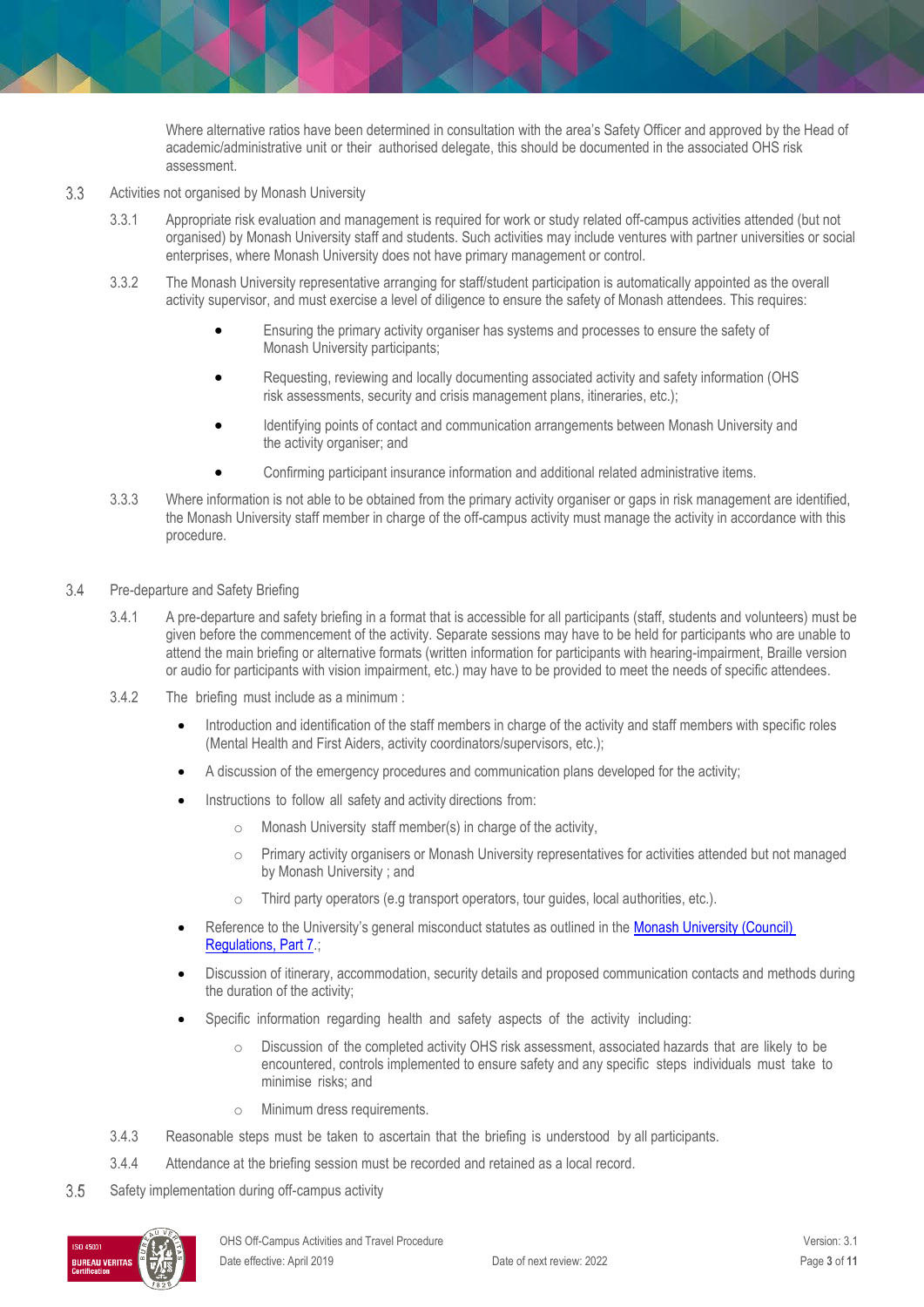- 3.5.1 All safety issues that arise during the activity must be directed to the staff member in charge of the activity.
- 3.5.2 The activity must be conducted according to the activity OHS risk assessment and safety management planning. In the event of changes to proposed itinerary or activities occurring whilst the activity is in progress, the staff member in charge of the activity must review the risks, implement controls and communicate any health and safety considerations to activity participants.
- 3.6 International Activities
	- 3.6.1 All work/study-related international travel must be approved and a travel request submitted via the University's online Travel Management System (TMS) in accordance with th[e International Travel \(Australian Based Staff\) Procedure](https://publicpolicydms.monash.edu/Monash/documents/1935693) and [Student International Travel for Study from an Australian Campus Procedures.](https://publicpolicydms.monash.edu/Monash/documents/1935790)
	- 3.6.2 Any travel requests that are deemed high risk, i.e. travel to destinations with a Department of Foreign Affairs Trade (DFAT) warning level 3 or 4, require additional approval by the Dean or Executive Director or Chief Operating Officer and Vice President, in accordance with the [International Travel \(Australian Based Staff\) Procedure.](https://publicpolicydms.monash.edu/Monash/documents/1935693)

### 4. Hazard Identification and Risk Control

The staff member in charge of the off-campus activity must:

 Complete a specific OHS risk assessment through the comprehensive identification of hazards and assessment of risks; and

 Ensure appropriate controls are identified, implemented and monitored throughout the course of the activity. Further information on the Monash Risk management process can be found in the OHS Risk [Management](https://publicpolicydms.monash.edu/Monash/documents/1935636) Procedure and associate[d tools.](https://www.monash.edu/ohs/info-docs/safety-topics/risk-management-and-work-safe-instructions) To assist with activity planning, sections 4.1 - 4.10 outline some of the key risk factors that should be considered.

**Please note:** The identified risk factors are not an exhaustive list and will vary depending on the nature of the planned activities.

- $4.1$ Transport within Australia
	- 4.1.1 Whenever possible, buses or coaches, trains and commercial aircraft must be used to transport participants.
		- These must be sourced from an accredited external service provider; and
		- Transport used must be accessible to participants with disabilities attending the activity.
	- 4.1.2 Private vehicles must only be used as a last resort. The staff member approving the use of private vehicles must ensure that:
		- Drivers are made aware of any special requirements, e.g. off-road driving.
		- Drivers are made aware that there are no University provisions for the insurance of private vehicles.
		- Drivers are made aware that responsibility for the roadworthiness of the vehicle lies with the owner of the vehicle.
	- 4.1.3 All vehicles (University and private) must be roadworthy and be appropriate for the conditions encountered, e.g. offroad. Consideration should also be given to the potential for vehicle breakdown and included in the emergency planning for the activity.
	- 4.1.4 The staff member in charge of the off-campus activity must ensure and obtain evidence that each driver is appropriately licensed and suitably trained for the driving required for the activity, e.g. 4-wheel/off-road driving.
	- 4.1.5 To minimise the risk of driver fatigue for long-distance trips to rural/remote areas, the staff member in charge of the offcampus activity, must ensure that as far as is reasonably practicable there are two fully-licensed drivers in each vehicle at all times. Additionally, it is recommended that a record of the driving times and scheduled breaks be recorded in a logbook for each trip.
- $4.2$ Disease and Dangerous Wildlife

The potential risk of exposure to disease vectors and/or dangerous wildlife prevalent in regions within Australia and in some overseas countries must be identified in the activity OHS risk assessment and appropriate steps taken prior to travel as outlined in the [International Travel \(Australian Based Staff\) Procedure](https://publicpolicydms.monash.edu/Monash/documents/1935693) and [Immunisation Procedure.](https://publicpolicydms.monash.edu/Monash/documents/1935616)

#### 4.3 Access

The staff member in charge of an off-campus activity must ensure that any permits required and/or permission for access to the area of activity, e.g. to work in National Parks, on railway land is obtained before leaving for the activity.

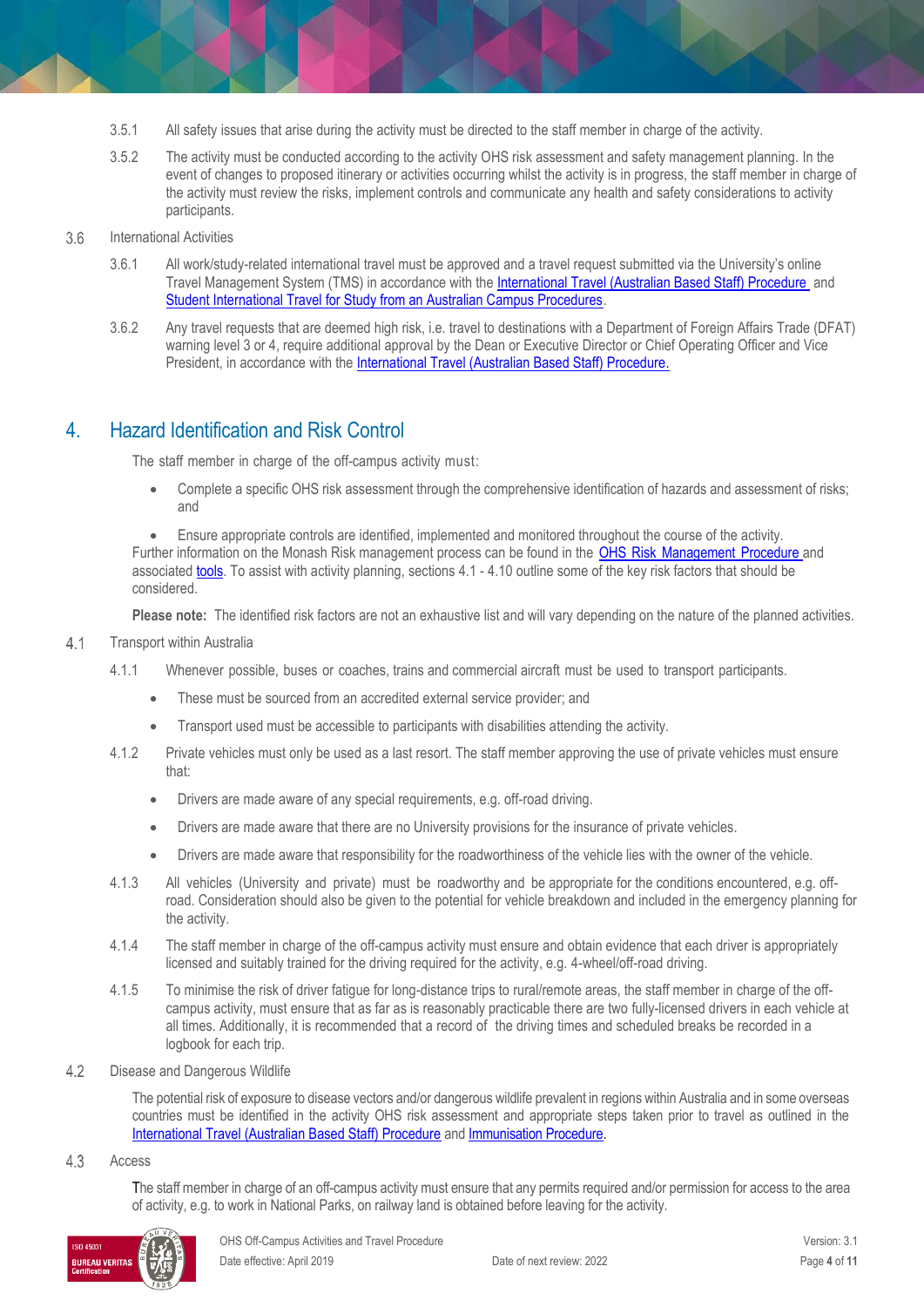#### $4.4$ International Travel

Hazards that are likely to be encountered during international travel include but are not limited to:

4.4.1 Effects of Climate and Natural Disasters

Seasonal and geological factors must be taken into account when planning off- campus activities in areas prone to flooding, severe storm, avalanche, volcanic eruption, earthquake, tsunami, bushfires and such occurrences.

The supervisor must ensure that participants have appropriate and adequate clothing and personal protective measures.

4.4.2 Threats to personal security, e.g. terrorism, civil unrest

The staff member in charge of the off-campus activity must:

- Consult the relevant [DFAT travel advisory](https://smartraveller.gov.au/guide/all-travellers/Pages/default.aspx) and if required, contact the [Monash Security Office](mailto:travelsecurity.monash.edu) for additional advice;
- Instruct activity participants to:
	- o Avoid large public gatherings or demonstrations;
	- o Be alert in commercial or public areas known to be frequented by foreigners such as clubs, restaurants, bars, hotels, places of worship, cultural and tourist sites, schools or outdoor recreational events; and
	- o Exercise caution in areas outside major cities.
- Keep activity participants updated on any changes to information provided during the pre-departure safety briefing concerning emergency planning and communication.

#### 4.4.3 Cultural differences

Cultural differences that could present a risk must be identified in the OHS risk assessment. These include but are not limited to:

- Language barriers;
- Local customs and laws, e.g. sexual orientation/gender; and
- Prohibited items, e.g. drugs/prescription medication.

The staff member in charge of the off-campus activity must ensure that participants are provided with relevant cultural training/information as part of the pre-departure briefing.

#### 4.5 Emergency Planning

The staff member in charge of the off-campus activity must ensure that due consideration is given to emergency planning for events such as injury, illness, participants becoming separated from the main group, a deleterious change in the weather, etc. This may include but is not limited to:

- Relevant local emergency response information;
- Crisis response plan, including procedures for participants with disabilities;
- Lists of names of participants in each group;
- Head counts before groups go out to study sites and before leaving sites to return to home base; and
- Appropriate means of communication and a communication plan.

For international activities, participants are required to register at the nearest Australian embassy, as set out in the International [Travel \(Australian Based Staff\) Procedure](https://publicpolicydms.monash.edu/Monash/documents/1935693) and [Student International Travel for Study from an Australian Campus Procedures.](https://publicpolicydms.monash.edu/Monash/documents/1935790)

#### 4.6 Communication

- 4.6.1 Staff members in charge of activities must ensure that:
	- A communication plan has been developed and all participants have been appropriately briefed;
	- The itinerary clearly states the start and end times and exact locations of planned activities;
	- All participants are supplied with a reliable 24-hour means of communication and have received relevant training;
	- All communication equipment is in correct working order before the off-campus activity commences and back-up equipment is provided; and

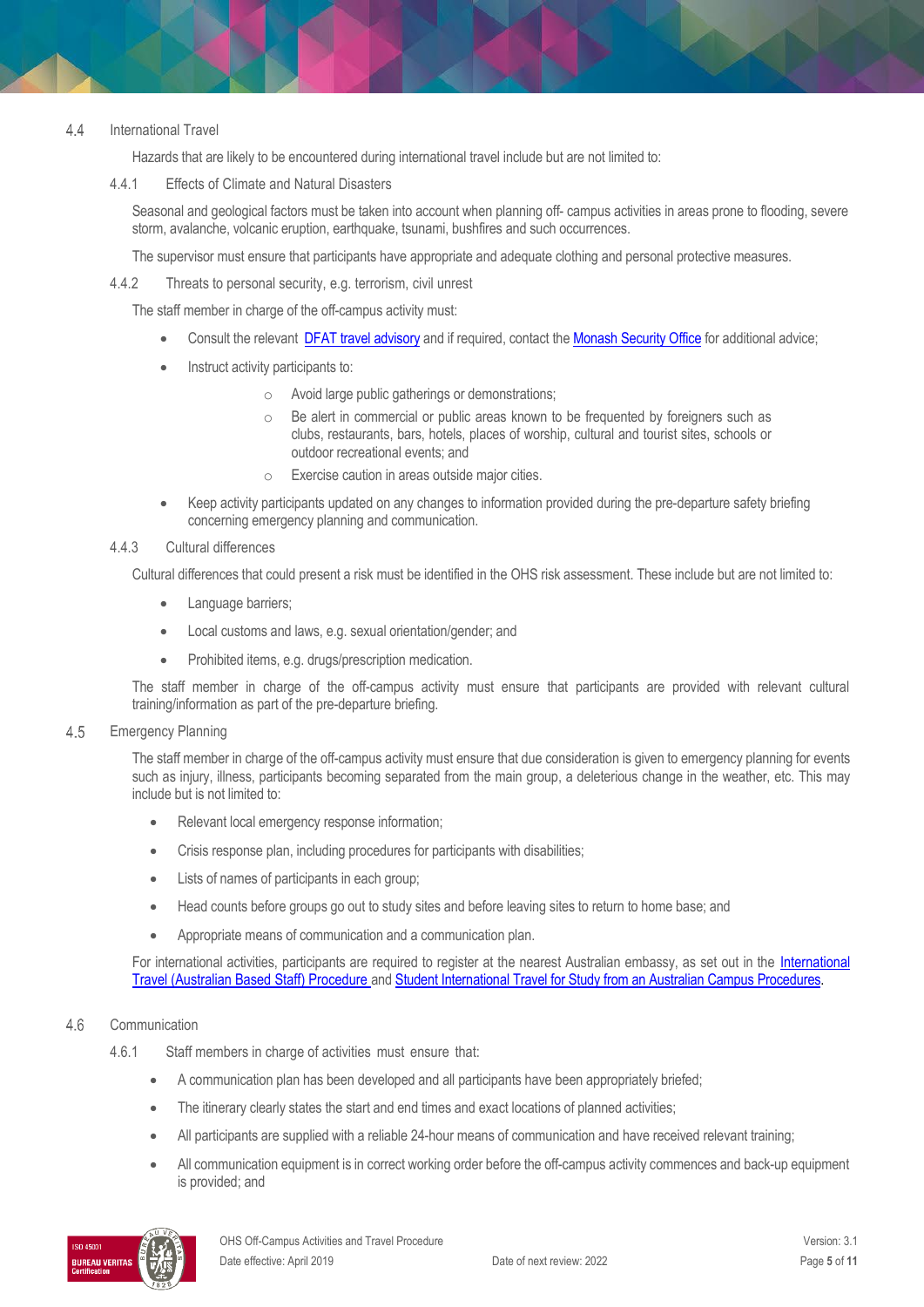Communication is provided between the participants and the academic/administrative unit at Monash University or a nominated communications base.

#### 4.7 Medical Preparedness

Staff and students who participate in off- campus activities must be reasonably fit and have no existing condition that could be expected to give rise to a life- threatening situation in the course of the off-campus activities.

- 4.7.1 Information regarding the types of activities, the nature of the exercise and the conditions likely to be encountered during the off-campus activity must be provided to the participants of all activities.
- 4.7.2 If a staff member has any concerns regarding their medical status or fitness for an off-campus activity, they must consult th[e Occupational Health Physician, OH&S](https://mon.clients.squiz.net/ohs/AboutUs/health-wellbeing/physician) regarding the appropriateness of their attendance on the activity. For students, they must consult their own healthcare professional (GP). These concerns must include impairments such as allergies, intolerances, and psychological factors.
- 4.7.3 Following discussions with the Occupational Health Physician, or own GP the nature of the medical condition and its treatment may be discussed in confidence with the First Aider(s) attending the activity, with the permission of the staff member or student.
- 4.7.4 Staff and students with particular medical conditions are encouraged to wear a 'medical alert' or similar bracelets, pendants, etc. for the duration of the off- campus activity.
- 4.7.5 Adequate supplies of any prescribed medication(s) required for the duration of the off-campus activity must be taken. Approximately 1.5 - 2 times the normal supplies must be packed in case return from the off-campus activity is delayed. The First Aider will assist in providing appropriate storage of the supplies, if necessary.
- 4.7.6 Participants must be informed if there is a potential risk of exposure to venomous animals, disease vectors and plants which may cause adverse medical reactions. Specific medical advice must be sought in relation to those hazards, as identified in the activity OHS risk assessment.

Risks of Deep Vein Thrombosis (DVT) associated with static posture over long periods of time must be minimised by frequent movement and exercising during long haul travel whenever practical.

#### 4.8 First Aid

First Aid requirements must be documented as part of the contextualised OHS risk assessment for the specific off-campus activity. Factors to consider include but are not limited to the:

- Nature of hazards likely to be encountered;
- Incident history, i.e. known occurrences for the type of off-campus activity;
- Availability of emergency assistance, e.g. nearest medical service, time to get to nearest hospital; and
- Number of participants.

Further details of First Aid requirements for off-campus activities based in Australia and overseas are given in section 2 of the [First Aid Procedure.](https://publicpolicydms.monash.edu/Monash/documents/1935610)

#### 4.9 Safety Equipment

- The wearing of specialised safety equipment may be required for some off- campus activities and this should be identified as part of the OHS risk assessment.
- Safety equipment must be:
	- o Of approved design (i.e., meet Australian Standards as a minimum);
	- o Of suitable quality for the conditions to be encountered; and
	- o Inspected and maintained regularly. The staff member in charge of the activity must ensure that all safety equipment has been inspected and undergone maintenance before commencing the activity.

### 5. Incident Reporting, Investigation and Recording

All hazards, near-misses and injuries must be reported without delay in [S.A.R.A.H.](https://www.monash.edu/ohs/report-incident-hazard) in accordance with the Managing [OHS Hazards and Incidents Procedure.](https://publicpolicydms.monash.edu/Monash/documents/1935623)

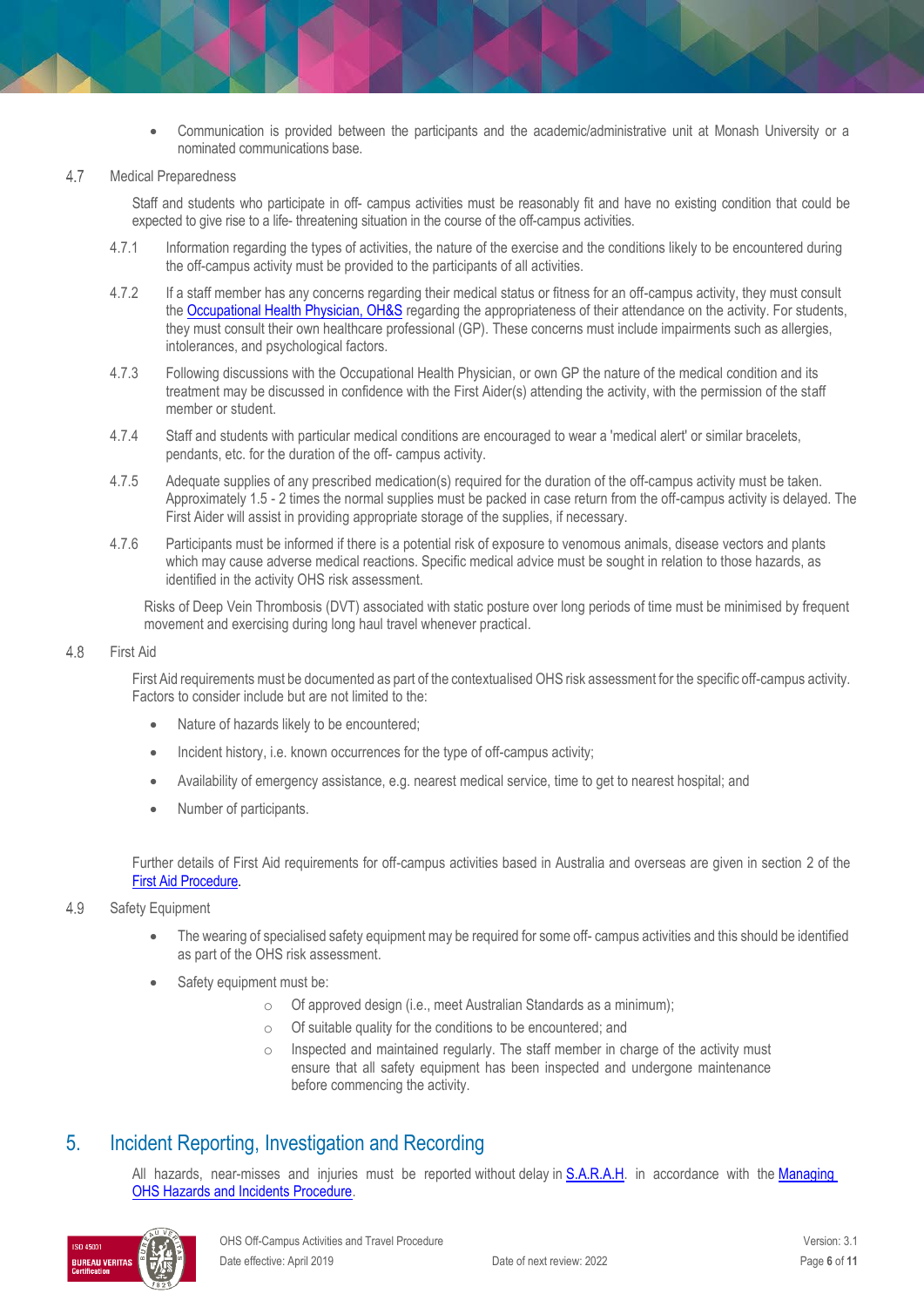#### 6. Insurance

Insurance information for staff and students is available from the [University Insurance website.](https://www.intranet.monash/finance/our-services/insurance)

#### 6.1 Staff Cover

6.1.1 Travel

Staff who are travelling for Monash business purposes are covered by the University's [travel insurance.](https://www.intranet.monash/finance/our-services/insurance/businesstravel)

6.1.2 Workcover

For accidents occurring off-road or not in vehicles during a work-related activity, staff are insured vi[a WorkCover.](https://www.monash.edu/__data/assets/pdf_file/0008/797489/WorkCover.pdf)

6.2 Car Insurance

> All [authorised drivers](http://www.adm.monash.edu.au/workplace-policy/remuneration/motor/terms.html) of a Monash University owned and/or leased vehicle (excluding novated lease) are covered by the University's [car insurance.](https://www.intranet.monash/finance/our-services/insurance/motorvehicle)

Accidents involving personal motor vehicles on the road are covered by Transport Accident Commission (TAC) insurance.

#### 6.3 Student Cover

The level of cover provided to students is dependent upon the nature and location of the activity. Students are covered by:

[University's personal accident insurance policy](https://www.intranet.monash/finance/our-services/insurance/studentpersonalaccident)

[Student travel insurance](https://www.intranet.monash/finance/our-services/insurance/student-travel)

#### [Student workplace insurance](https://www.intranet.monash/finance/our-services/insurance/student-workplace)

It is strongly recommended that students obtain separate personal insurance cover in the event that they fall sick or have an accident whilst pursuing a non-university/course related activity.

#### 64 Volunteers

Voluntary workers are insured under the *[University's](https://www.intranet.monash/finance/our-services/insurance/studentpersonalaccident) personal accident insurance policy* whilst engaged in activities officially organised or under the control of the University, including travelling to and from such activities.

6.5 Public Liability

> The University has public and products liability [insurance](https://www.intranet.monash/finance/our-services/insurance/allotherinsurance/general) protecting it from claims by third parties for personal injury or damage to property.

### 7. Responsibility for Implementation

A comprehensive list of OHS responsibilities is provided in the document OHS Roles, Responsibilities and Committees [Procedure.](https://publicpolicydms.monash.edu/Monash/documents/1935644) Responsibilities specific to off-campus activities are provided below.

Head of Academic/Administrative Unit: It is the responsibility of the Head of academic/administrative unit to ensure:

- That travelling parties have planned and are supplied with a reliable 24-hour means of communication, as noted in section 4.5.
- That satisfactory provisions for health and safety are made for all off-campus activities organised by their unit. Heads of academic/administrative units must institute a system for assessment, approval and review of all offcampus activities and ensure that occupational health and safety issues are reported to the Safety Officer, the local OHS committee or [OHS Consultant/Advisor](http://www.monash.edu.au/ohs/AboutUs) for resolution as required.

Staff Member in Charge (Activity Organiser): The staff member in charge of an off-campus activity must:

- Ensure that the risks associated with the activity are managed/controlled effectively. To do this they must:
	- $\circ$  Identify the possible hazards that may be encountered during the activity;
	- o Assess the risks associated with those hazards;
	- $\circ$  Incorporate strategies to minimise the risks to health and safety using the hierarchy of control;
	- $\circ$  Ensure authorisation/approval for work related international travel is sought in advance and in accordance with the [International Travel \(Australian Based Staff\) Procedure;](https://publicpolicydms.monash.edu/Monash/documents/1935693)

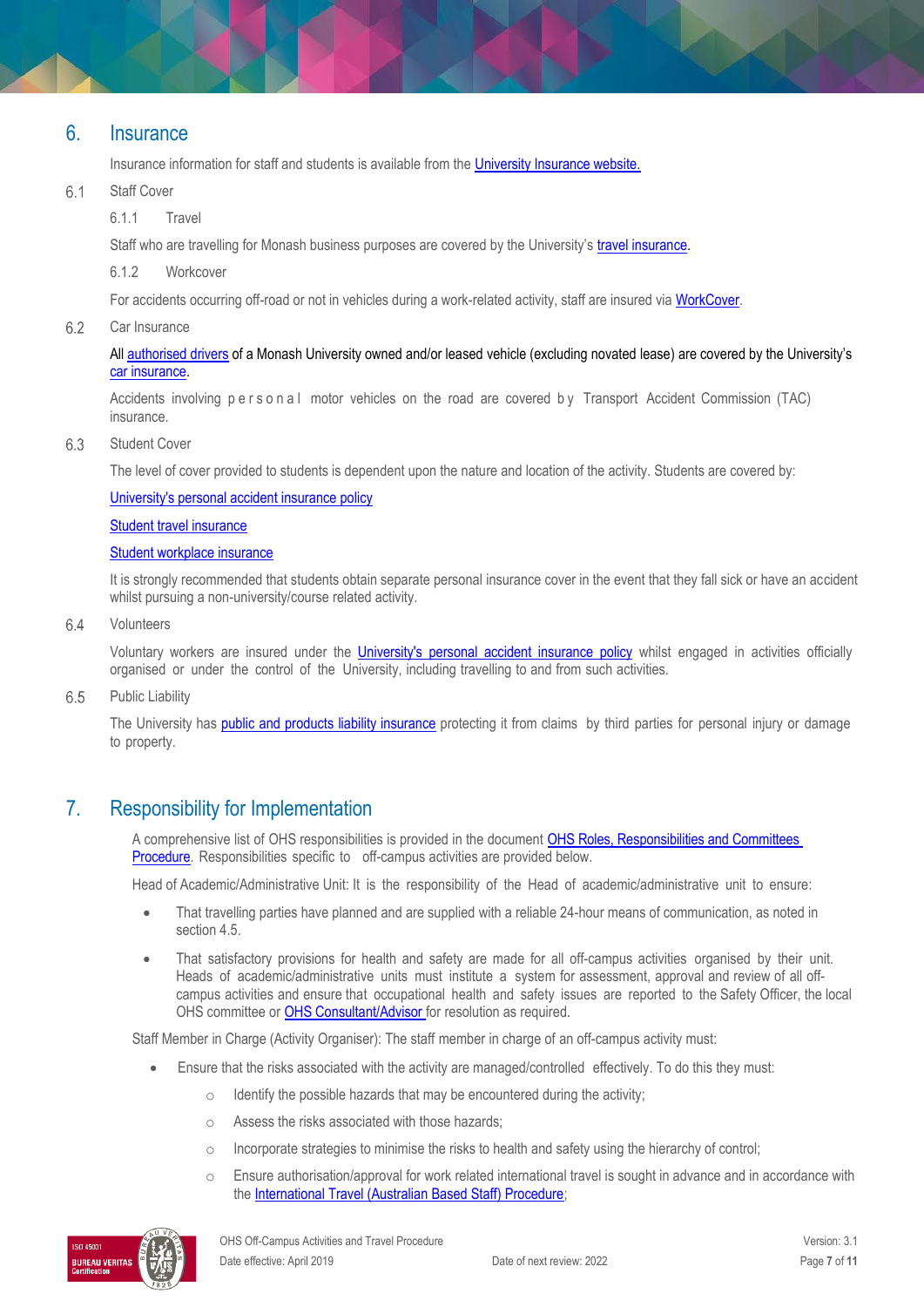- $\circ$  Ensure that the responsibilities for health and safety are communicated to all participants; and
- o Provide appropriate information, instruction and training to all participants.

Supervisors: Supervisors of off-campus activities must:

- Ensure that safe working practices are developed and maintained at all times;
- Arrange for participants to be instructed in safe and healthy working procedures;
- Ensure that participants are warned about hazards, and how to avoid, eliminate or minimise them;
- Ensure that participants under their control use safety equipment provided in the correct manner; and
- Ensure all participants remain alcohol and drug free at all times.

Individuals (Staff, Students, Volunteers): Each staff member, student and volunteer has a moral and legal responsibility for ensuring that his or her work environment is conducive to good Occupational Health and Safety by:

- Reading any notices relating to the off-campus activity, attending any briefing sessions and returning any forms to the staff member in charge;
- Taking action to avoid, report, eliminate or minimise hazards of which they are aware;
- Reporting all hazards, incidents and accidents to the supervisor in charge, Safety officer or **OHS** [Consultant/Advisor;](http://www.monash.edu.au/ohs/AboutUs)
- Complying with all occupational health and safety instructions;
- Making proper use of all safety devices and personal protective equipment;
- Not willfully placing at risk the health and safety of any person at the workplace; and
- Maintaining dress standards appropriate for the work undertaken. A volunteer information sheet is provided in Section 9: Tools.

### 8. Post travel follow up

Supervisors must ensure that a debrief is conducted upon completion of travel related activities to evaluate whether any changes or modifications need to be made to control measures for similar future events.

### 9. Tools

The following tools are associated with this procedure: [Pre-departure notification form for urban activities](http://www.monash.edu/__data/assets/pdf_file/0020/123068/pre-notify-urban.pdf) [Pre-departure notification form for rural/remote activities](http://www.monash.edu/__data/assets/pdf_file/0019/123067/pre-notify-rural-remote.pdf) [Pre-departure notification form for international activities](http://www.monash.edu/__data/assets/pdf_file/0018/123066/pre-notify-international.pdf) [Volunteer Information sheet](http://www.monash.edu/__data/assets/pdf_file/0007/126178/volunteer-infor.pdf) [Information & consent form](http://www.monash.edu/__data/assets/pdf_file/0016/122911/infor-consent.pdf) [Emergency contacts proforma](http://www.monash.edu/__data/assets/pdf_file/0011/199208/emergency-contacts.pdf) [Checklist for urban activities](http://www.monash.edu/__data/assets/pdf_file/0019/113725/checklist-urban.pdf) [Checklist for rural/remote activities](http://www.monash.edu/__data/assets/pdf_file/0018/113724/checklist-rural-remote.pdf) [Checklist for international activities](http://www.monash.edu/__data/assets/pdf_file/0016/113713/checklist-international.pdf)

### 10. Records

For OHS Records document retention please refer to: [OHS Records Management Procedure](https://publicpolicydms.monash.edu/Monash/documents/1935642)

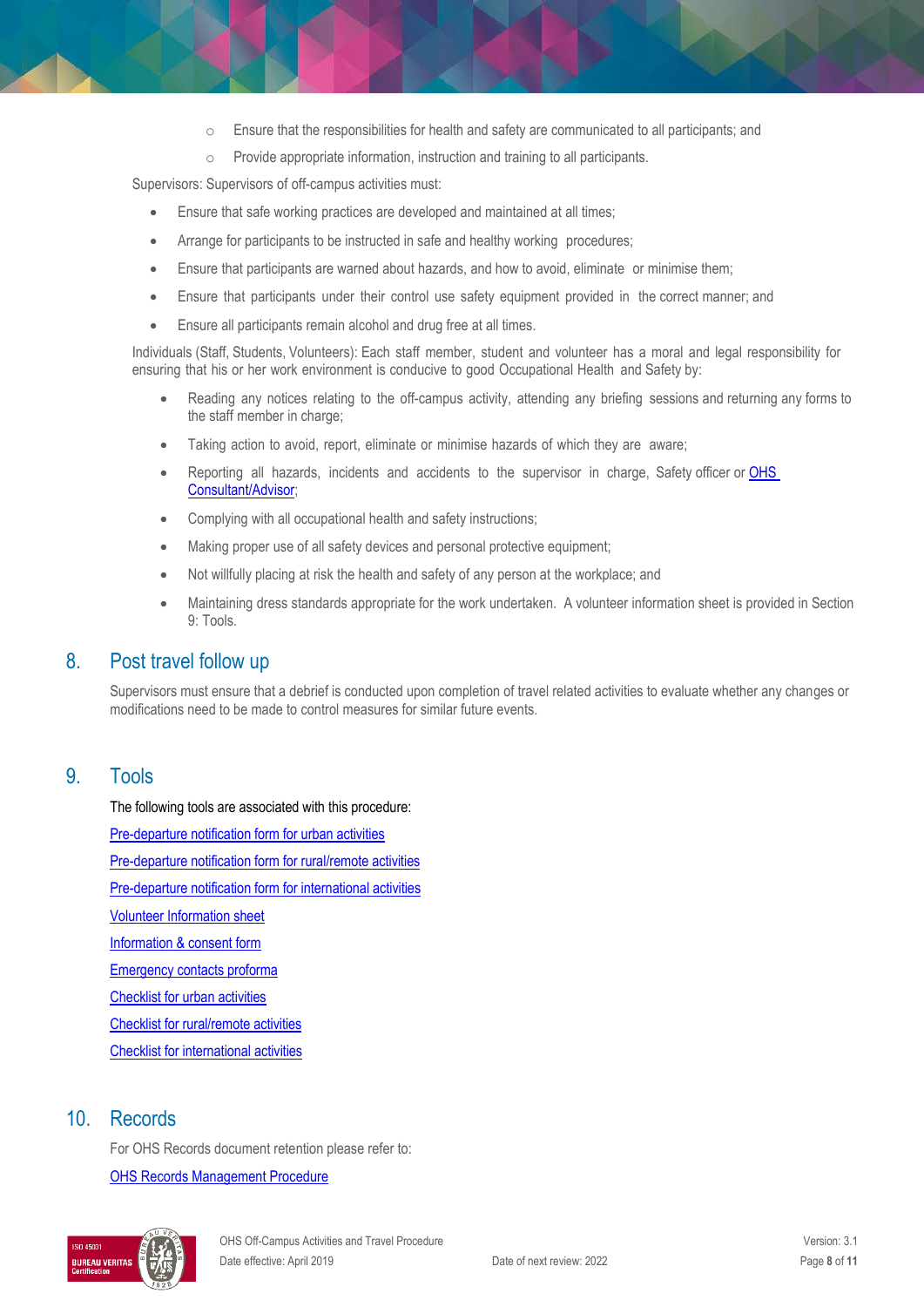### **DEFINITIONS**

A comprehensive list of definitions is provided in the **Definitions Tool**. Definitions specific to this procedure are provided below.

| <b>Key word</b>                                                                                                                                                          | <b>Definition</b>                                                                                                                                                                                                                                                                                                                                           |  |
|--------------------------------------------------------------------------------------------------------------------------------------------------------------------------|-------------------------------------------------------------------------------------------------------------------------------------------------------------------------------------------------------------------------------------------------------------------------------------------------------------------------------------------------------------|--|
| <b>Activity Supervisor</b>                                                                                                                                               | Each activity under the control of Monash University must be supervised by a suitably qualified person.<br>Activity supervisors must ensure that a risk assessment is completed for all activities under their<br>supervision in accordance with the Risk Management Procedure.                                                                             |  |
| <b>Authorising Officer</b>                                                                                                                                               | As per the <b>Domestic Travel (Australia Based Staff) Procedure</b> , an Authorising Officer is the Vice-<br>Chancellor, a Deputy Vice Chancellor, Vice President, Dean or Executive Director or their formal<br>delegate who has the authority to withdraw approval for a particular event.                                                                |  |
| Emergency                                                                                                                                                                | An emergency is any situation where the potential for injury, threat to life or severe damage to<br>property is imminent.                                                                                                                                                                                                                                   |  |
| <b>High Risk Activities</b>                                                                                                                                              | These activities may be undertaken at a field location (sea, estuary, river, creek or a quarry), a hospital,<br>a research institute, a factory or an industry location and include active participation in research or<br>teaching activities such as laboratory or clinical work, water sampling, examination of rocks,<br>undertaking art projects, etc. |  |
| <b>Low Risk Activities</b>                                                                                                                                               | These include a visit to view a collection, a demonstration of experiments or a guided tour,<br>but do not include active participation.                                                                                                                                                                                                                    |  |
| <b>Illegal Drug</b>                                                                                                                                                      | A drug of dependence, poison, controlled or deleterious substance, prohibited by law.                                                                                                                                                                                                                                                                       |  |
| <b>International Activities</b>                                                                                                                                          | International activities comprise all activities authorised by Monash University involving staff,<br>students and authorised volunteers from Australian campuses that take place abroad or<br>incorporate travel to and from international locations.                                                                                                       |  |
| <b>Off-Campus Activities</b>                                                                                                                                             | Off-campus activities include all authorised University activities undertaken off-campus involving staff,<br>students and authorised volunteers. Examples include field trips, camps, placements etc.                                                                                                                                                       |  |
| Off-Road                                                                                                                                                                 | Off-road is any location other than a major or minor formed road.                                                                                                                                                                                                                                                                                           |  |
| <b>Remote Areas</b>                                                                                                                                                      | Remote areas are greater than 300km or 3 hours travel from medical support services.                                                                                                                                                                                                                                                                        |  |
| <b>Rural Areas</b>                                                                                                                                                       | Rural areas are greater than 80 km but less than 300 km, or one hour by road from a hospital with 24<br>hour accident and emergency services.                                                                                                                                                                                                               |  |
| <b>Urban Areas</b>                                                                                                                                                       | Urban areas less than 80 km or one hour by road from a hospital with 24 hour accident and<br>emergency services.                                                                                                                                                                                                                                            |  |
| <b>Urban Activities</b><br>Urban off-campus activities include excursions, study tours and site visits to places such as industry<br>locations, hospitals and factories. |                                                                                                                                                                                                                                                                                                                                                             |  |

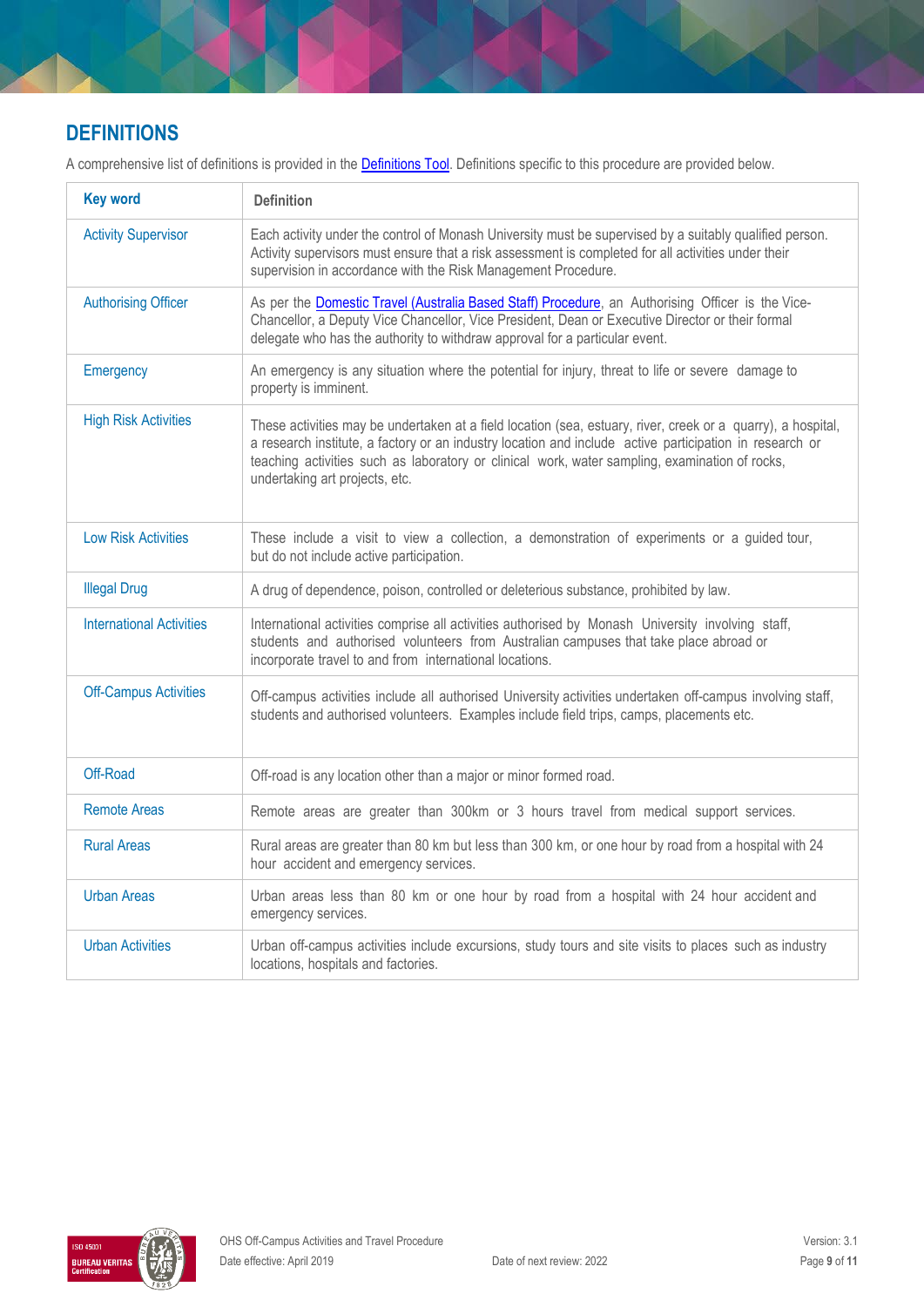# **GOVERNANCE**

| <b>Parent policy</b>         | <b>OHS&amp;W Policy</b>                                                                                                                             |
|------------------------------|-----------------------------------------------------------------------------------------------------------------------------------------------------|
| <b>Supporting schedules</b>  | N/A                                                                                                                                                 |
| <b>Associated procedures</b> | <b>Australian and International Standards</b>                                                                                                       |
|                              | ISO 45001:2018 Occupational Health and Safety Management Systems                                                                                    |
|                              | <b>General University Documents</b>                                                                                                                 |
|                              | Domestic Travel (Australia Based Staff) Procedure                                                                                                   |
|                              | International Travel (Australian Based Staff) Procedure                                                                                             |
|                              | <b>Monash University Equal Opportunity Policy</b>                                                                                                   |
|                              | Monash University (Council) Regulations, Part 7: General Misconduct                                                                                 |
|                              | Student International Travel for Study from an Australian Campus Procedures                                                                         |
|                              | <b>Monash University OHS Documents</b>                                                                                                              |
|                              | <b>First Aid Procedure</b>                                                                                                                          |
|                              | Guidelines for the Development of Safe Work Instructions                                                                                            |
|                              | <b>Immunisation Procedure</b>                                                                                                                       |
|                              | Managing OHS Hazards and Incidents Procedure                                                                                                        |
|                              | Monash University '333' Emergency Procedures booklet - Personal Injury                                                                              |
|                              | OHS Guidelines for Work-Integrated Learning (WIL) Student Placement and Co-Curricular Internships<br><b>OHS Information Sheet: Working Outdoors</b> |
|                              | <b>OHS Records Management Procedure</b>                                                                                                             |
|                              | <b>OHS Risk Management Procedure</b>                                                                                                                |
|                              | OHS Roles, Responsibilities and Committees Procedure                                                                                                |
|                              | <b>Smoke free Campus Procedure</b>                                                                                                                  |
| Legislation mandating        | Legislation                                                                                                                                         |
| compliance                   | Drugs, Poisons and Controlled Substances Act 1981                                                                                                   |
|                              | Drugs, Poisons and Controlled Substances Regulations 2006                                                                                           |
|                              | Liquor Control Reform Act 1998                                                                                                                      |
|                              | Liquor Control Reform Regulations 2009                                                                                                              |
|                              | Occupational Health and Safety Act 2004                                                                                                             |
|                              | Occupational Health and Safety Regulations 2017                                                                                                     |
|                              | Tobacco (Amendment) Act 2005                                                                                                                        |
| Category                     | Operational                                                                                                                                         |
| Endorsement                  | Monash University OHS Committee                                                                                                                     |
|                              | 7 March 2019                                                                                                                                        |
| Approval                     | Office of the Chief Operating Officer & Senior Vice-President (a delegate of the President & Vice-                                                  |
|                              | Chancellor)                                                                                                                                         |
|                              | 9 April 2019                                                                                                                                        |
| Procedure owner              | Manager, OH&S                                                                                                                                       |
| Date effective               | April 2019                                                                                                                                          |
| <b>Review date</b>           | 2022                                                                                                                                                |
| <b>Version</b>               | 3.1                                                                                                                                                 |
| <b>Content enquiries</b>     | ohshelpline@monash.edu                                                                                                                              |